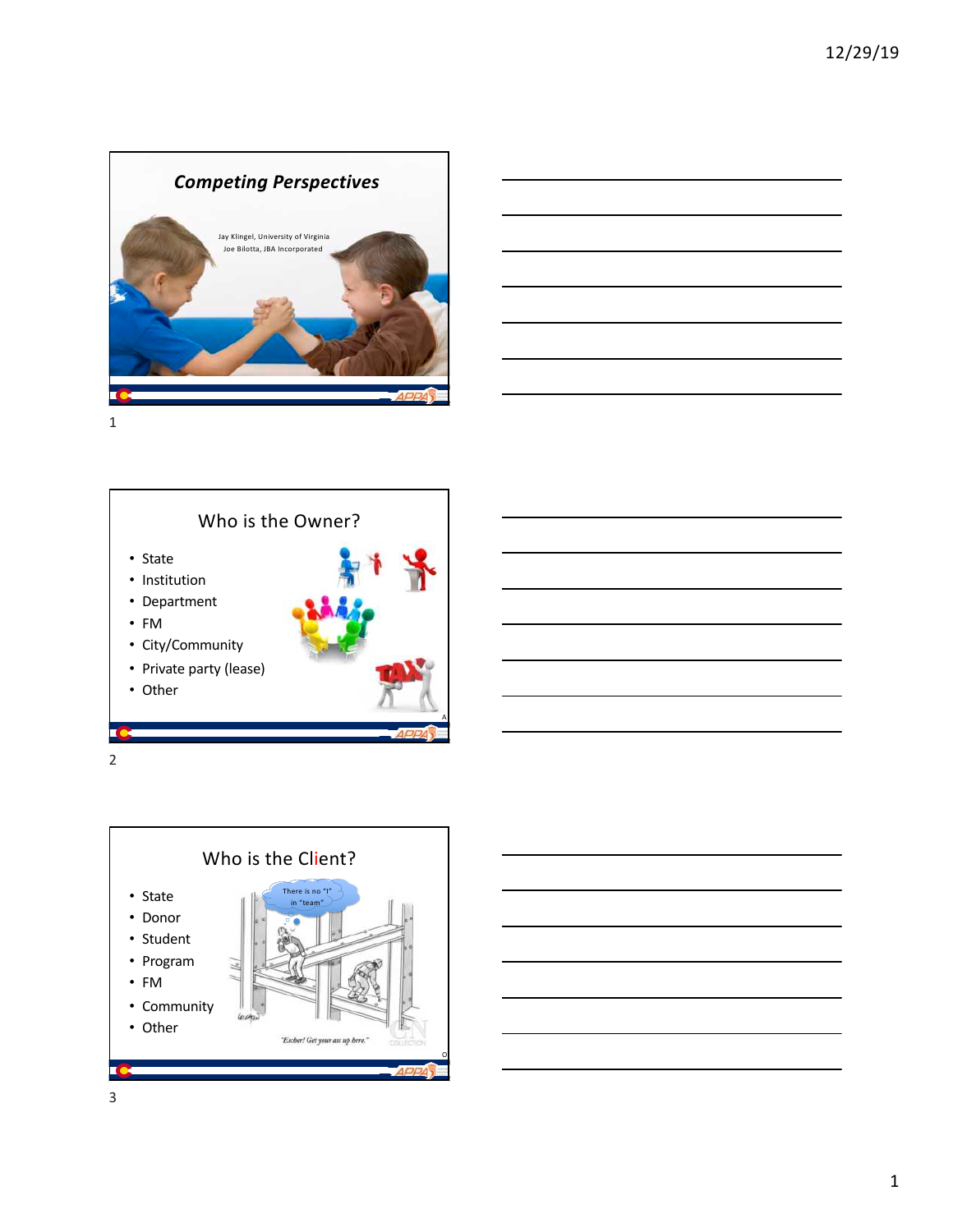





5

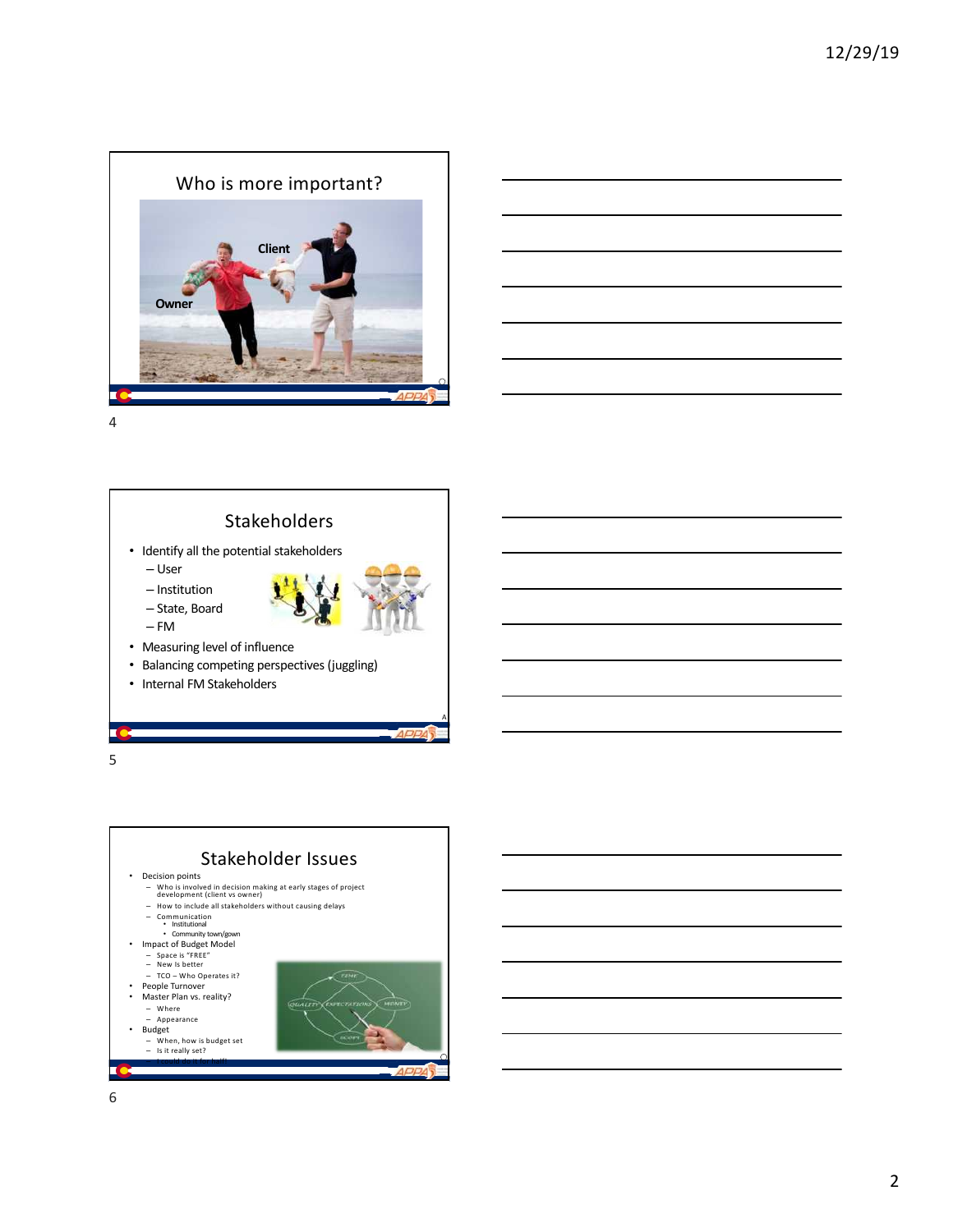









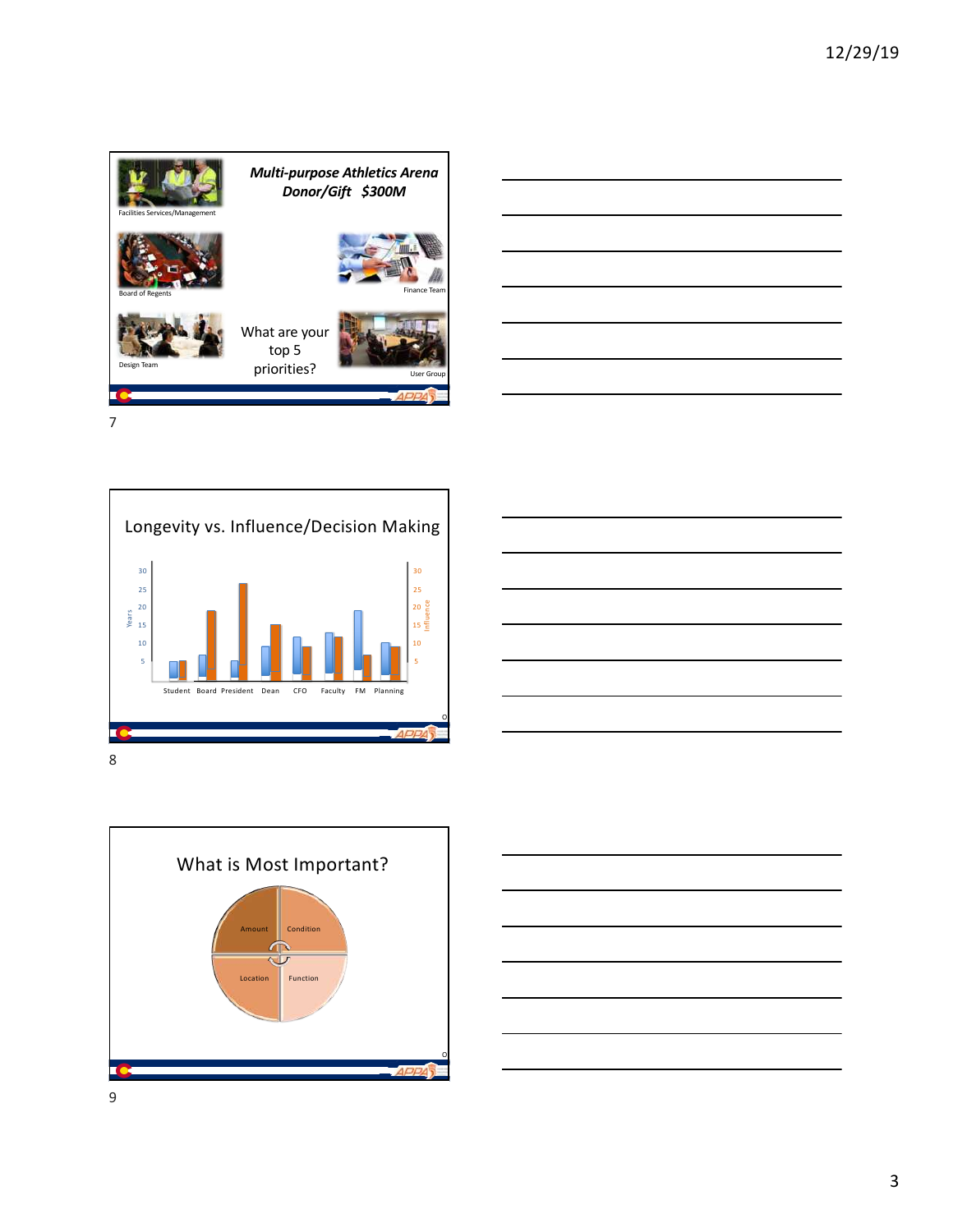







A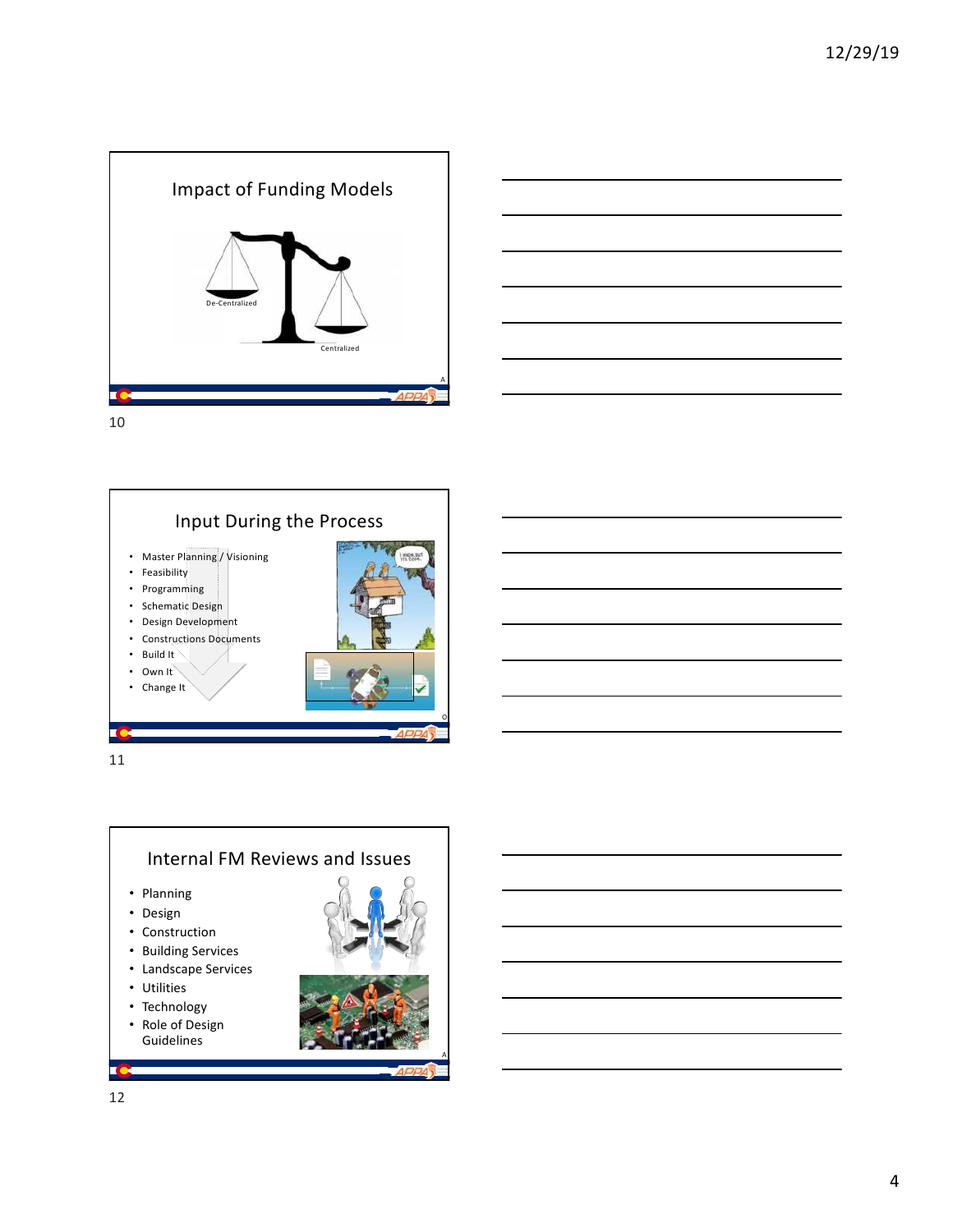





- Who's money is it?
- Defining what is of value
- Who pays for what?
	- Capital
	- Operating
	- Maintenance
	- Repair and Replacement

14



14

A